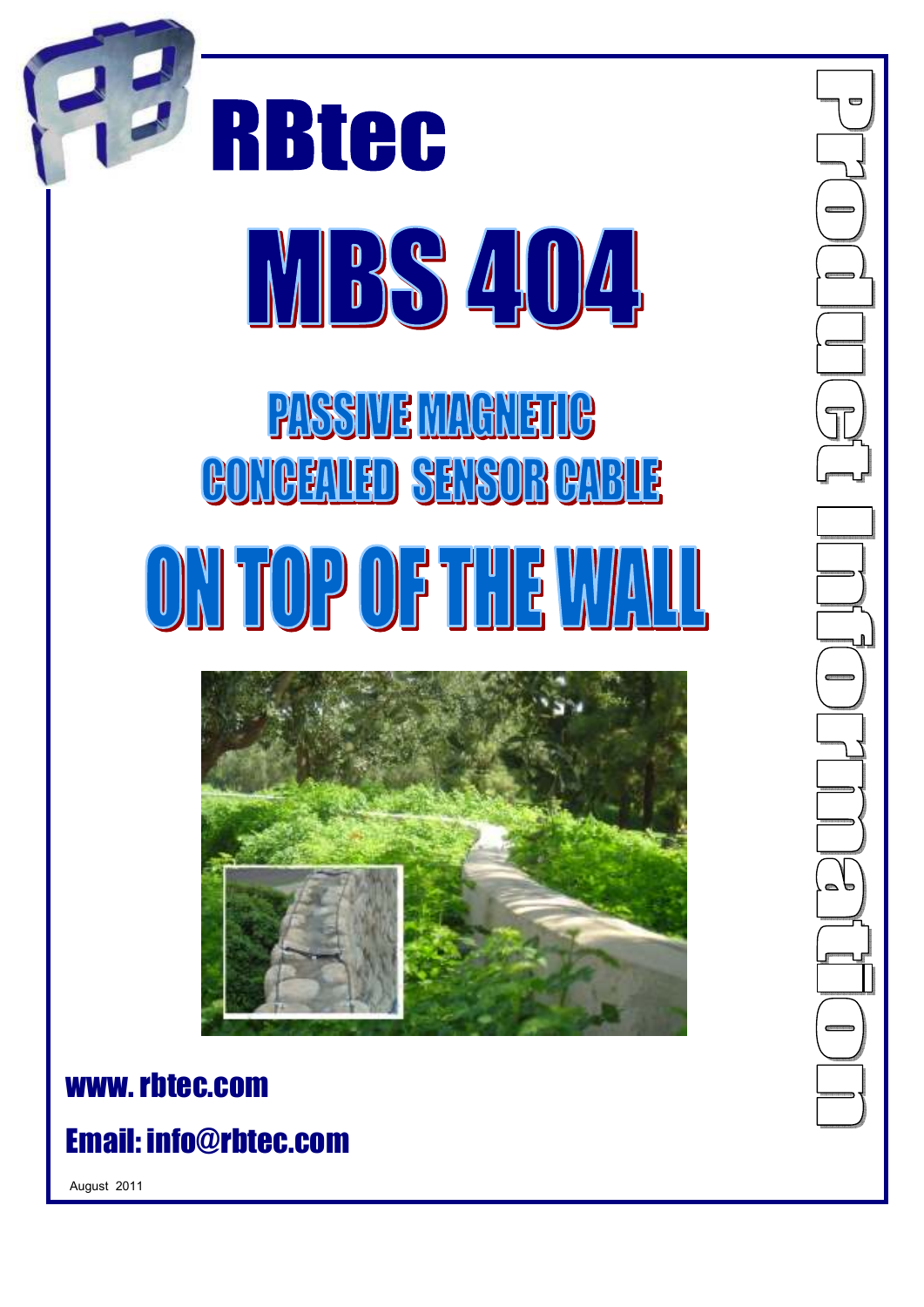

# **General**

MBS-404 is a concealed and passive perimeter intrusion detection sensor system that is designed to detect and locate intruders moving over an unseen boundary and perimeter line.

The MBS-404 system is based on the 'Magnetic Anomaly Detection (MAD)' principle. The system is designed to detect the local change in magnetic flux caused by movement of ferromagnetic materials and ignore local changes in magnetic flux caused by other sources.

The movement of ferromagnetic materials (iron or steel) is one source that causes local changes to the magnetic flux of the earth.

In principle, the MBS-404 is a moving iron or steel detector. Its high probability of detection is based on the proven assumption that intruders carry weapons, military equipment, cameras, wire-cutters, keys, cellular telephones, or other such tools of their trade.

These and many other items contain ferromagnetic material and when passed across the system, a measurable current is induced to the system's sensors.

Being that the sensor cables are concealed, the detection field is therefore invisible and does not change the aesthetics of the site. Possible intruders are unaware of the presence or exact location of the MBS-404 detection field which contributes to the avoidance of any attempt to tamper with, or defeat the system.

MBS-404 serves either as a stand-alone system, or could be integrated with other RBtec's sensors.

MBS-404 cables concealed on top of a wall.





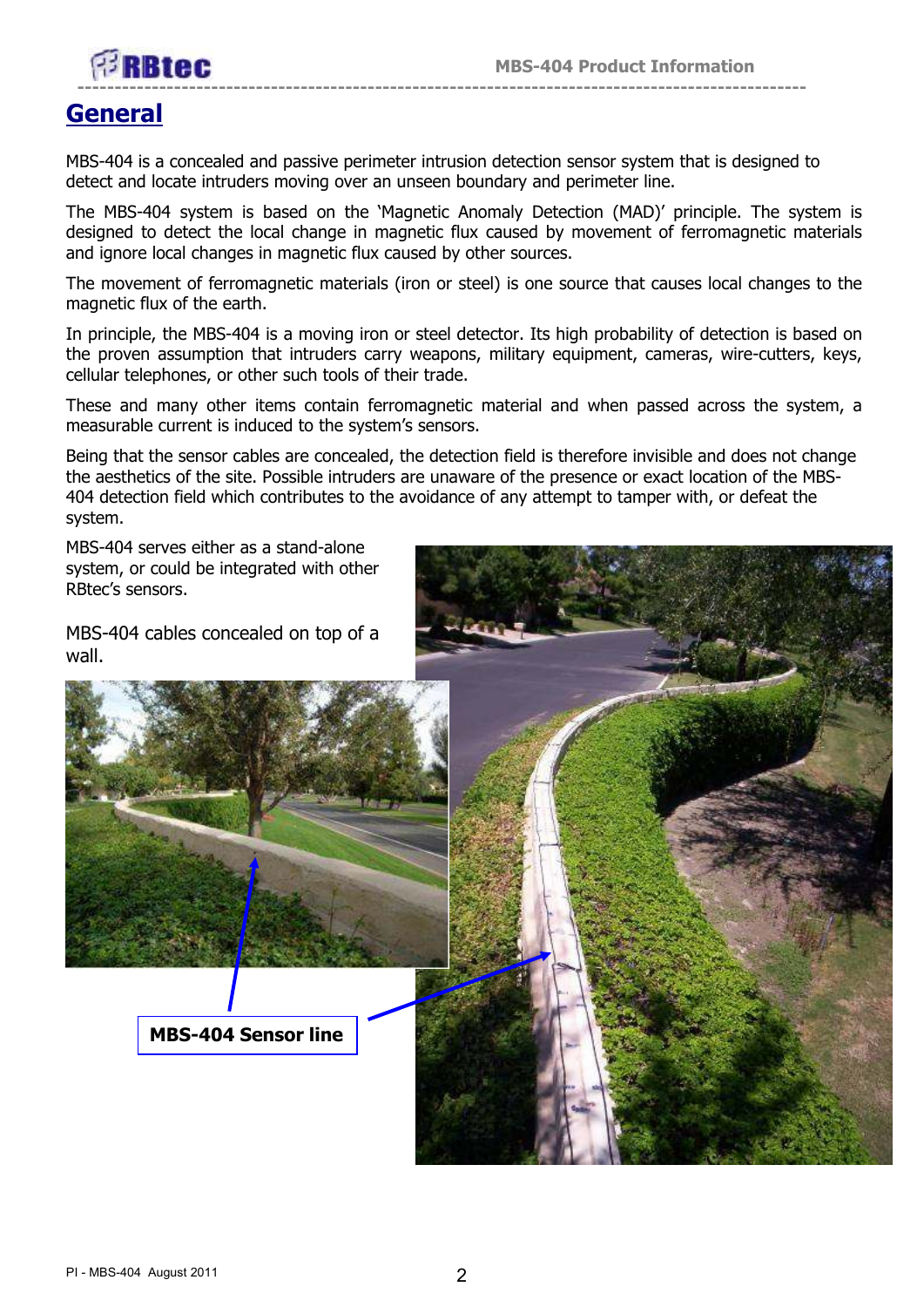#### **-------------------------------------------------------------------------------------------------- PRINCIPLE OF OPERATION**

**BBtec** 

As to Faraday's Law, a local change in the magnetic flux of earth will cause current to flow in a closed loop of electric conductor and build magnetic field around the sensor cable.

The protected perimeter is divided into zones, each of which can be as short as 10 m (33 ft) or as longer as 500 m (1,650 ft). Each zone is connected to an LPU (local processing unit), and corresponding alarm circuitry.

The sensor cable is concealed while the LPU's and control cables are stabilized to the wall.

Should the protected perimeter be crossed, an audio-visual alarm is instantly set off at the control center.

MBS-404 System Structure:

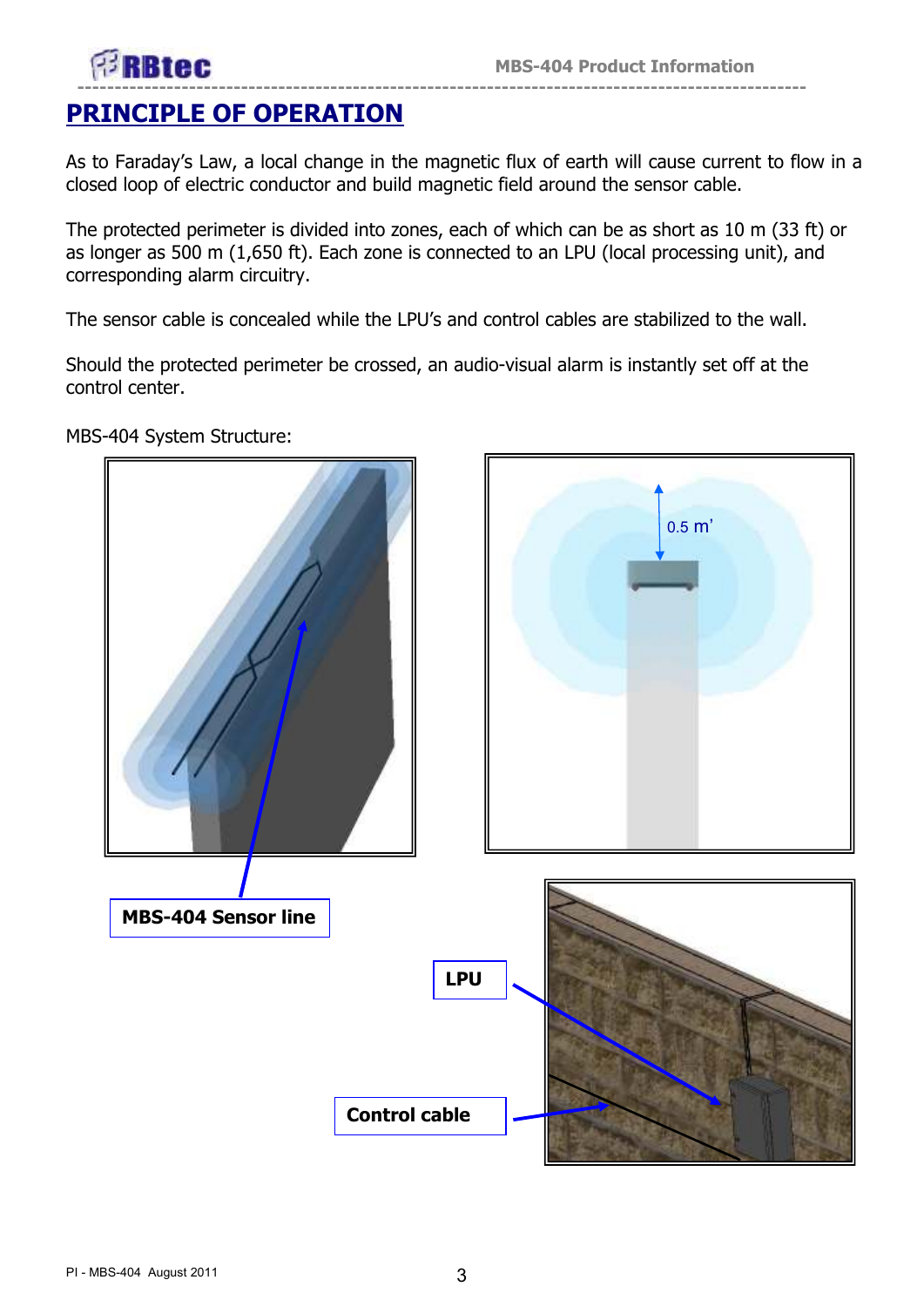

## **MBS-404 SENSOR CABLE**

An elongated loop of sensor cable consisting of a continuous length of cable is buried underground.

Movement of ferromagnetic materials above or beneath the sensor changes the currents flow of earth flux and detected by the sensor cable.

The sensor detects the low level intrusion signals for amplification and processing by an Amplifier.

Sensor cable length Up to 200m (656ft) Sensor width between 0.12m (4.0 ft) Zone length 140m Sensor resistance  $\leq 9\Omega$ 



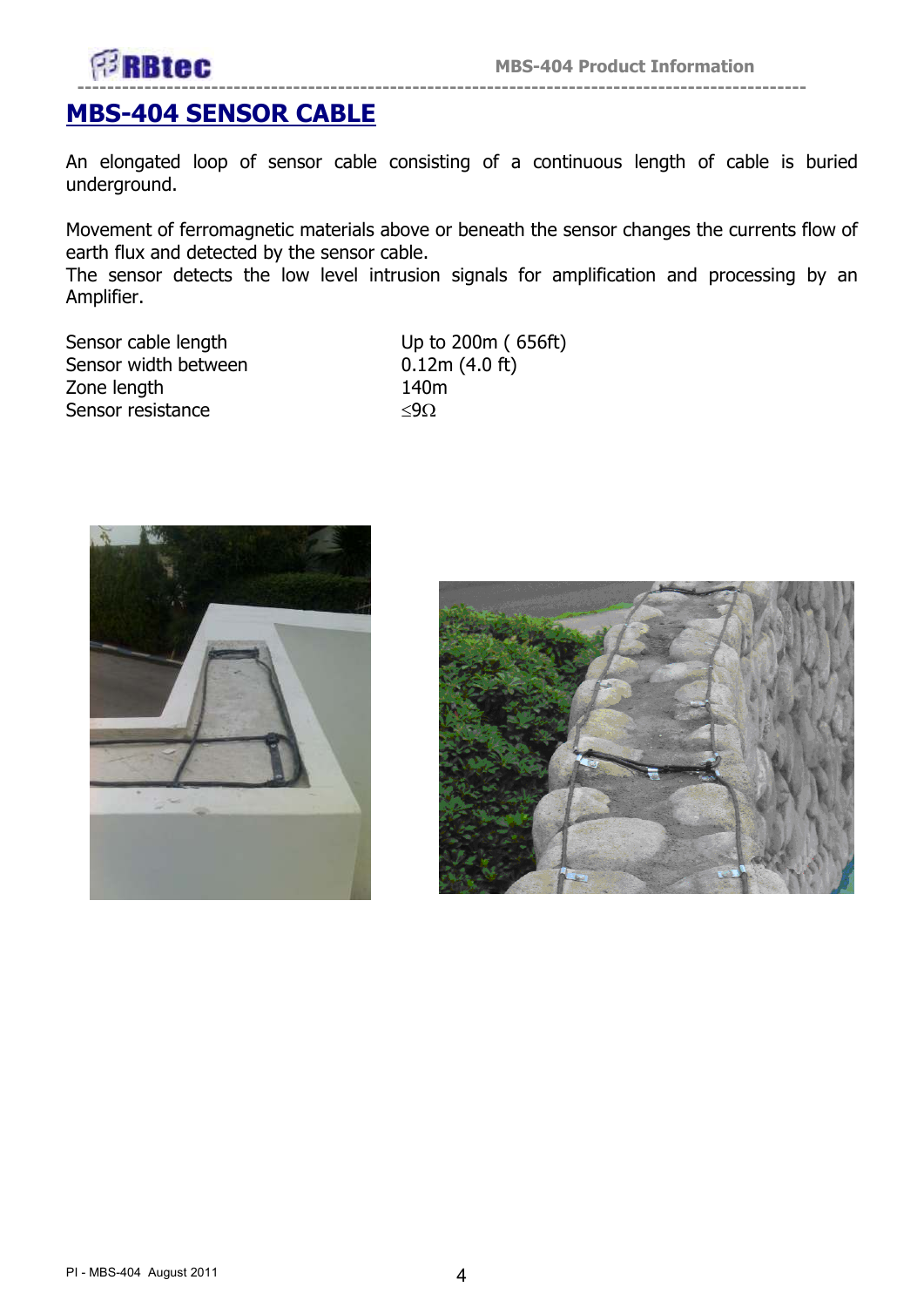

# **LPU – LOCAL PROCESSING UNIT**

A self-contained, waterproof and corrosion resistant unit especially designed to amplify, filter and process low level signals. Amplifier input signal is derived from respective sensor and its output is connected to:

|            |  |  | - Separator $-$ in those cases where grounding isolation of Amplifiers is |
|------------|--|--|---------------------------------------------------------------------------|
| essential. |  |  |                                                                           |
|            |  |  |                                                                           |

- Control cable – otherwise, (normally in small systems)

| Operating voltage:<br>Current consumption:<br>Output signal:<br>Leakage:<br>Sensitivity: | 12-35 V DC<br>$6-10mA$<br>8-14Vp-p, 150-200c/s. (Signal is constant and drops to zero while<br>intrusion/test occurs)<br>$\geq$ 100M $\Omega$ measured between leads connected to the sensor and (-)<br>Normally 10nV, 20nV, 30nV, 40nV |
|------------------------------------------------------------------------------------------|-----------------------------------------------------------------------------------------------------------------------------------------------------------------------------------------------------------------------------------------|
| Band pass:                                                                               | At least 0.7-3.5 c/s                                                                                                                                                                                                                    |
|                                                                                          |                                                                                                                                                                                                                                         |

A special amplifier (Inhibitor) connected to an inhibition sensor enables the system to ignore atmospheric and geomagnetic phenomena and man-made electrical and magnetic interferences (power lines, RF transmission, etc.), thus preventing false alarms due to these sources.

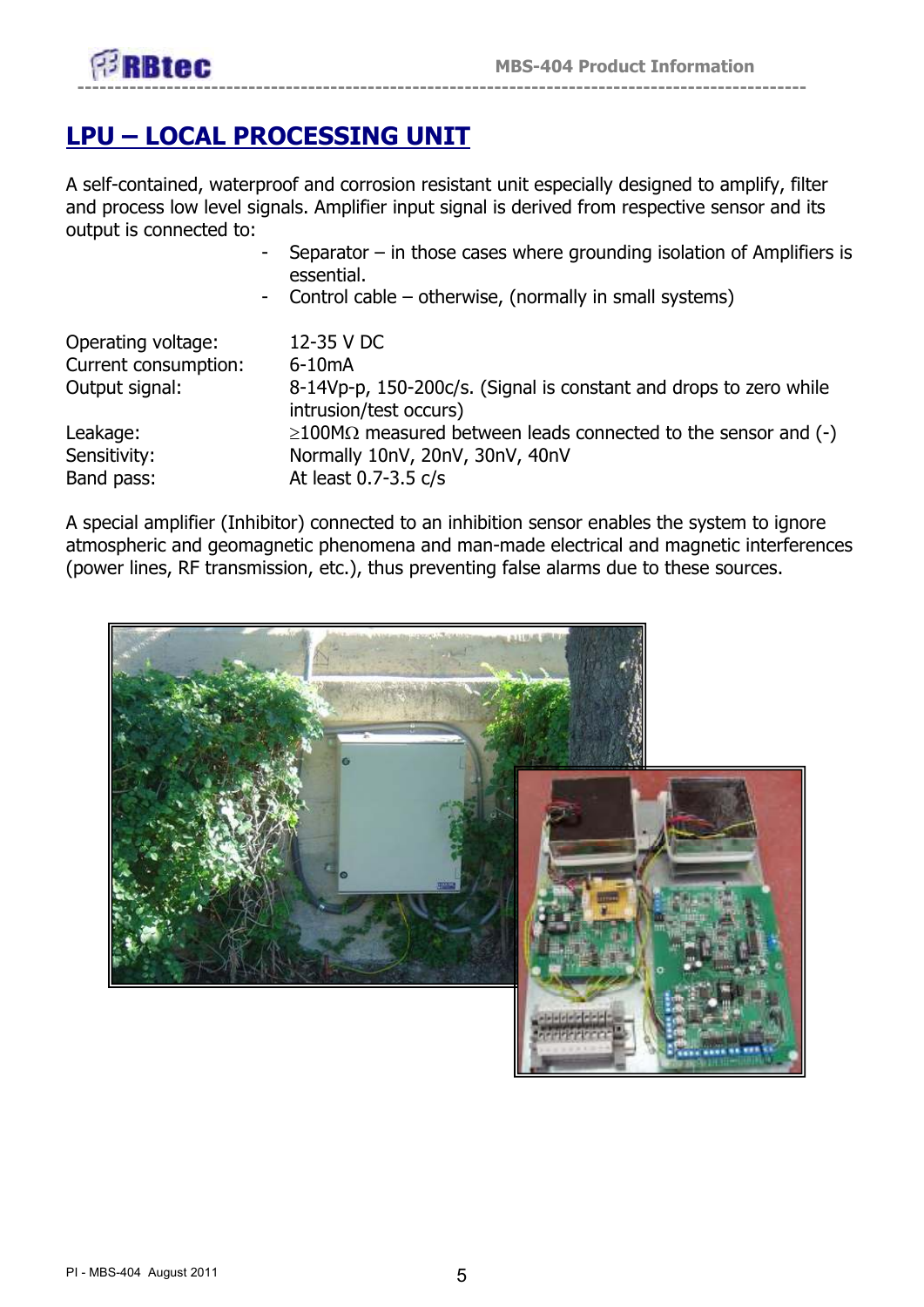

#### **RB4C Sensor Spec**

General Construction

Instrumentation cable designed for the process and control applications constructed according to NEC Article 725 Class 1 for use in Division 2 hazardous areas. The cable has a 300V and 90C rating.

- 1. Conductor
	- 1.1 Material: Bare cooper
	- 1.2 Construction: Stranded, 7 strand concentric as per ASTM B-8, Class B.
		- 1.3 Size: 16AWG, 7x0.49 mm
- 2. Cable Lay-Up:
	- 2.1 Total number of pairs: 1
	- 2.2 Lay Length: 50 mm nom.
	- 2.3 Color: White x Black
- 3. Overall Shield

23u polyester-aluminum foil, providing 100% coverage, laid in close contact with a tinplated, 20 AWG stranded (7x0.32mm) drain-wire.

- 4. Outer Jacket
	- 4.1 Material: FR PVC as per BS 6746, Type 9.
	- 4.2 Color: Black
	- 4.3 Thickness: 0.50 mm nom
	- 4.4 Overall Diameter: 5.7mm nom.
- 5. Electrical Properties
	- 5.1 DC Resistance: 13.9 Ohm/Km max. 20C
- 6. General Properties:
	- 6.1 Total weight: 51.0 Kg/Km nom.
	- 6.2 Band Radius: 40 mm minimum.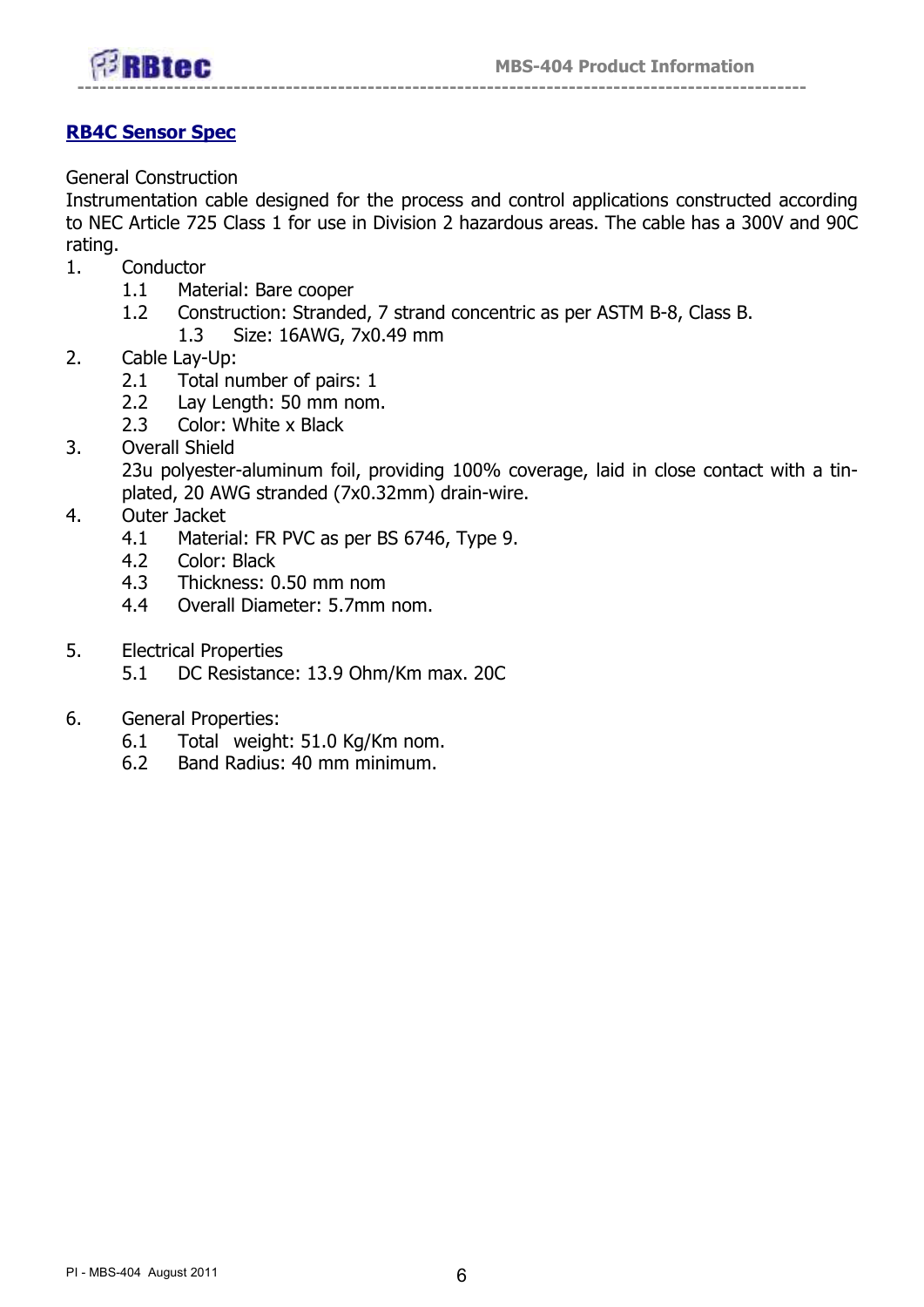

# **SPU - SIGNAL PROCESSING UNIT (OPTIONAL)**

The smart processing unit (SPU) receives and analyzes signals from the system's field sensors, and then transfers the processed data to the central control interface unit (INT5500). This weather proof double layer, high impact plastic enclosure contains transponder card (SPU-503/SPU-2004), and a lightning protection card (LP-05).

One transponder card (SPU-503/SPU-2004) can cover up to 8 zones and is installed at a convenient location along the fence.

Up to 16 smart processing units (SPU -503/SPU-2004) may be connected to one control interface unit enabling coverage of up to 128 zones by a single controlled interface (INT-5500).

The transponder SPU-503/SPU-2004 is a microprocessor based analyzer that receives signals from the system's sensor for pre-alarm recognition and analysis. This state is continuously compared against pre-set parameters and current conditions. Any change in present conditions such as pressure exerted on the fence, vibration, mechanical abuse resulting from an intrusion attempt will trigger a comparison process in the transponder card. When an alarm condition is encountered, the SPU-503/SPU-2004 will transfer the data to the control interface unit.

The SPU-503/SPU-2004 communicates directly with a control interface unit (INT 5500) via RS-485 communication protocol, continuously monitoring sensor state and communication cable continuity.

For optimal results, each transponder receives and processes signal from up to 8 alarm zones.

The transponder's microprocessor may be reprogrammed during system's operation so that the status (armed/disarmed) and system's sensitivity can be adjusted for any zone with changing operational conditions, e.g. changing weather conditions, disabling certain sections of the fence, etc.

#### **Specifications:**

Includes: SPU-503/SPU-2004 Transponder card Input voltage: 8.5 - 32 VDC Current consumption: 10 - 35mA at 15VDC Transponder card internal voltage: 5 VDC Normal "No Alarm" zone input: 2.5 VDC Open circuit "Alarm" input voltage: 4.5-5 VDC Short circuit "Alarm" input voltage: 0 - 1.5 VDC Communications: Batches of square waves on RS485 channel. Processing: Alarm Yes/No decision. 8 zone signal processing. Communications: RS-485 Size: 100 x 250 x 190 mm (4" x 10" x 7.5") Weight: 1 Kg. (2 Lbs.)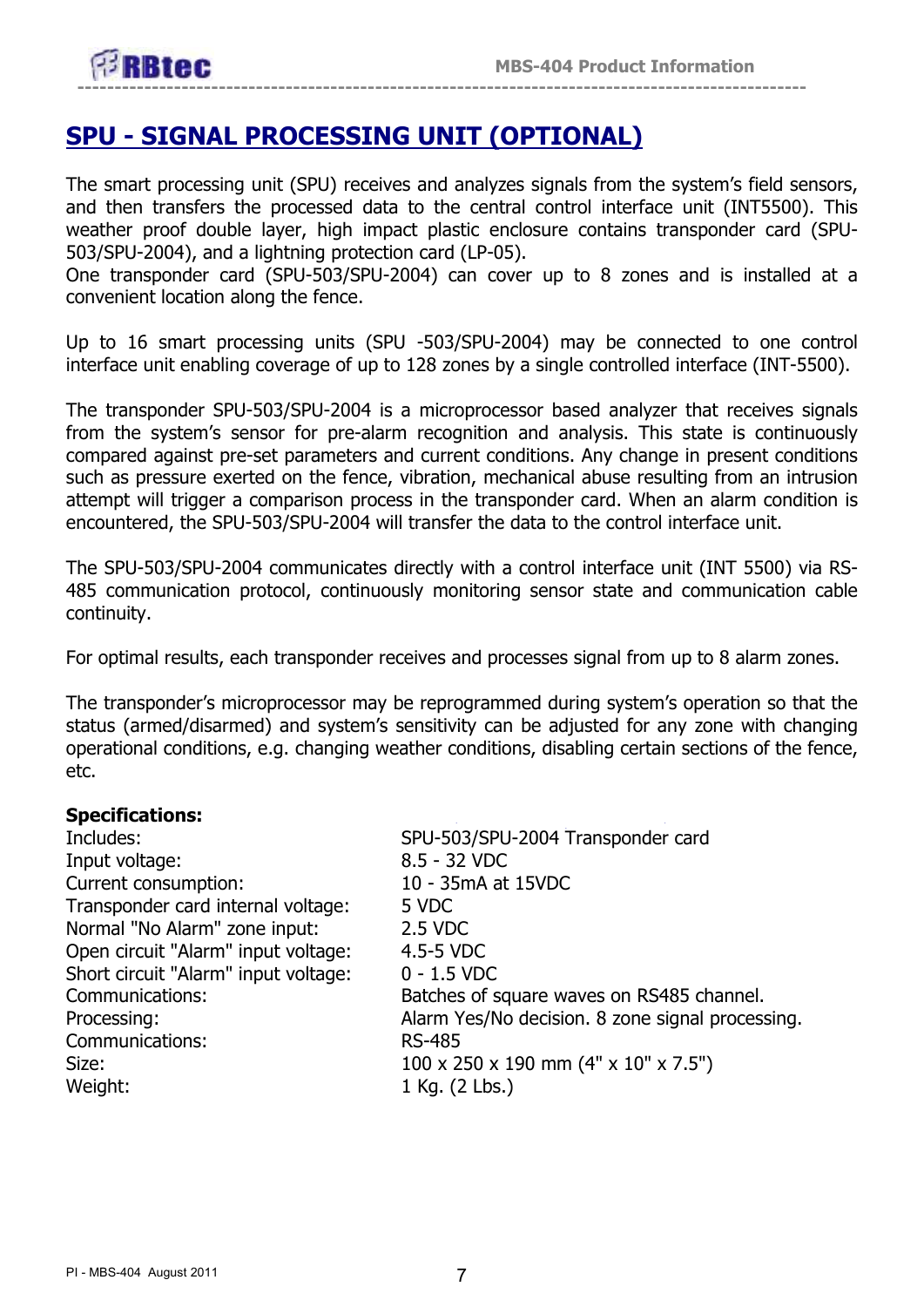

# **CONTROL ROOM COMPONENTS**

Monitoring and control of the **INTRUDALERT system** is based on RBtec's **VIDALERT** control software or by the **IA6500 Control Interface Unit**.

The control station located in the control room or a guard booth provides the operator the option to control, monitor, save and display all the security events within his area, manually or automatically.

#### **IA -6500 Control Interface Unit**

The IA-6500 interface unit is designed to receive signals from the field transponder and the smart processing unit SPU-2004 and retransmit the processed data into the system's central computer.

The IA-6500 contains the Central Control Card, a Back-Up Control Card, a Lightning Protection Card and a Power Supply.

Additional IA-6500 Control Interface Units may easily be added for larger perimeters using additional hardware to interface between several IA-6500 Control Interface Units and the Central Computer.

For larger perimeters, additional IA-6500 interface units can be added.

The IA-6500 interface unit has fully automatic backup capability in case of the PC or other hardware failure. In the event of PC hardware or software failure, the IA-6500 automatically takes command continuing the system's operation without interruption.

Fully automated, the IA-6500 includes two internal control units, a full backup software program, an active LCD display panel and a rechargeable backup battery, all mounted on a standard 19" rack for easy access and installation.

A 15VDC power supply is installed in the unit serving both the IA-6500 and the smart processing unit SPU-2004 in the field.

Although inactive during normal system operation, the IA-6500 is always connected to the system in an 'ON-GUARD' mode. When PC failure occurs, the IA-6500 automatically takes control and continuous system operation is maintained through its on-board control panel.

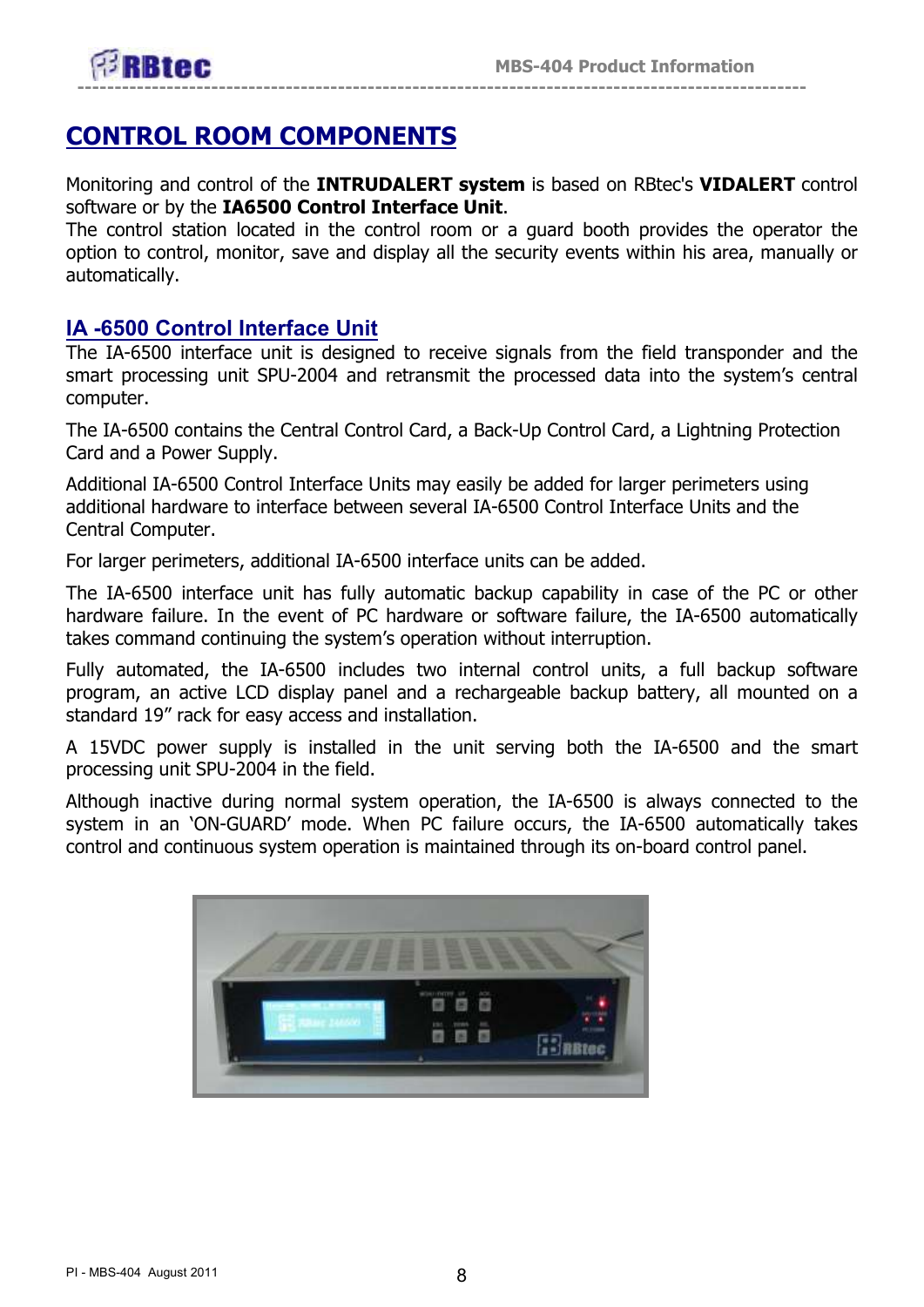

#### **Control Display Features**

| <b>Key</b>        | <b>Function</b>                                                                      |
|-------------------|--------------------------------------------------------------------------------------|
| <b>Menu/Enter</b> | Move between menu options and confirm selections.                                    |
| <b>ESC</b>        | Go to previous screen, cancel selections and move out<br>of program to alarm screen. |
| <b>UP</b>         | Change values up                                                                     |
| <b>DOWN</b>       | Change values down                                                                   |
| <b>ACK</b>        | Acknowledge alarms and silent annunciator                                            |
| <b>DEL</b>        | Delete alarm after acknowledge                                                       |

#### **VIDALERT software configuration**

The **VIDALERT** system software is designed to operate under the Microsoft Windows operating system and uses the full power of Windows graphic capabilities.

The **VIDALERT** software program controls the complete **VIDALERT** system, enabling control and management via a single keyboard and monitor.



The PC monitor displays the present status of the entire perimeter in real time. The main screen displays a color graphic map of the secured site, clearly showing the perimeter zones in different colors. When an alarm is triggered the relevant zone will start blinking in red and an audible alarm will sound. From the main screen, the operator may use different keys to move through the system's functions such as:

- Changing of zone sensitivities.
- Changing of 'Arm/Disarm' status.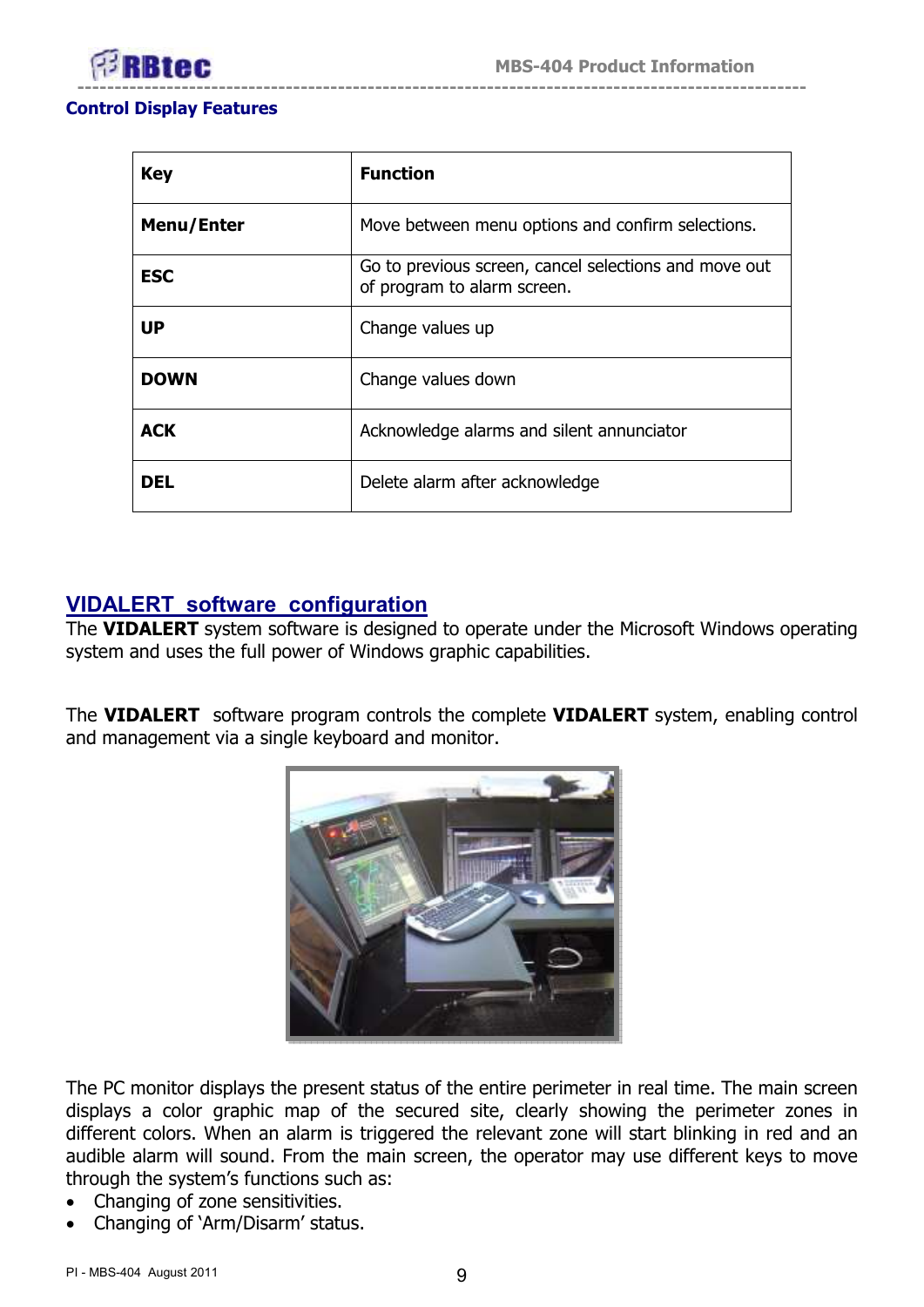

- Changing of the system 'Time/Date'.
- Password enrollment for access authorization to system controls.
- Data bank access.
- Immediate help on current screen, quick help panel.

#### **VIDALERT Software Program**

VIDALERT unique sensing and intrusion detection capabilities are enhanced by a PC based, active color graphic site map display, a series of screen display keyboard controlled function keys and a variety of communication and response capabilities to form a complete perimeter protection system.

Alarms are presented on the active color graphic site map as a flashing zone and announced by pre-recorded synthesized computer voice or a beeping sound. In addition, it can activate electronically integrated systems such as CCTV and auxiliary response equipment such as sirens, floodlights and automatic gates and barriers for the identification and capture of intruders.

From the perimeter map, the user has a complete overview of the entire protected site status including system 'Arm/Disarm' status.

A standard PC computer may be used with the system.

Data displayed on the screen (but not limited to):

- Graphic site maps.
- Event screens.
- Status change screens.
- Sensitivity change screens.
- Historical data screens.
- Hard copy and printout control.
- Built-in help screens.
- Voice announcement controls.
- Special customers' tailored screens.



#### **Alarms & Commands**

The Central Control is normally maintained in "monitoring" status. When an alarm is received, the system monitor indicates "alarm" status and the affected zones of the perimeter are immediately shown.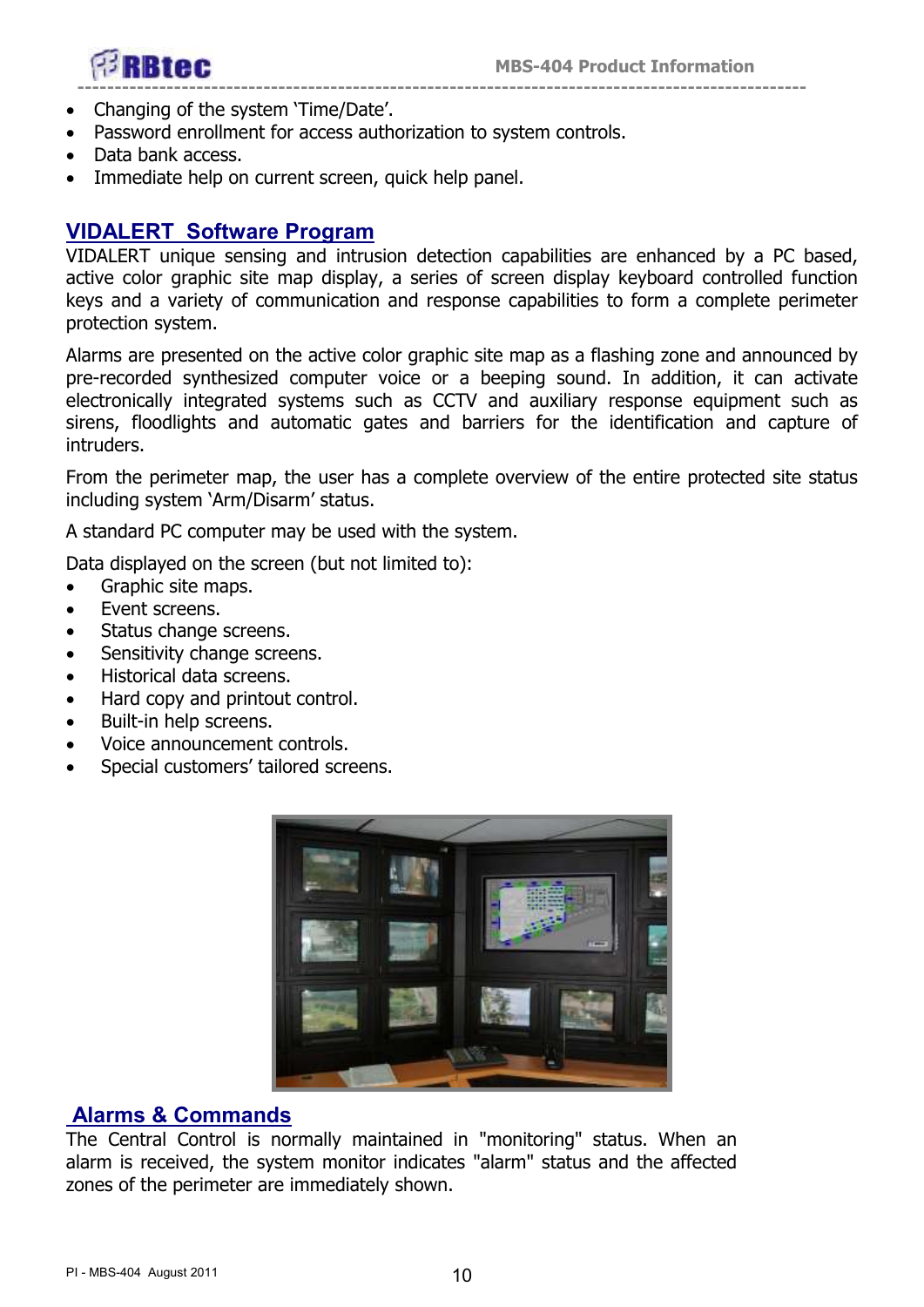

Alarms are visually displayed and audibly announced by a 'voice recording' or beep, enhancing security personnel reaction. All alarm commands and events are recorded and stored for analysis and hard copy report printing.

The Control Interface Unit monitors and controls all alarm zones, as well as additional devices such as lighting, CCTV, horns, sirens and other physical response auxiliary devices. These devices are controlled and activated through the Smart Processor Units (SPU-2004).

Eight relay outputs per transponder are available for linking the Control Interface Unit with remote devices.

#### **Alarm Communications, Analysis And Response**

**VIDALERT's** unique sensing and intrusion detection capabilities are enhanced by a PC based, customizable **'Active Color, Graphic Site Map Display',** a series of screens display keyboard controlled functions and a variety of communication and response capabilities, to structure an all inclusive perimeter defense system.

Alarms are presented on the Active Color Graphic Site Map, as a "flashing" zone and announced by pre-recorded, synthesized computer voice or a beeping sound.

Signals can then be transmitted to mobile units or to remote stations through RF radio, cable, or telephone /cellular communications.

In addition, activation of electronically integrated systems and response equipment such as; CCTV, sirens, floodlights, automatic gates and barriers can be initiated in order to locate, identify and capture would-be intruders.

#### **Main Screen - Site Map**

From the perimeter map the user has a complete overview of the entire perimetric zone status, including the Alarm Status (whether there is an alarm or not) and Zone Arm Status.

#### **Security Software**

**VIDALERT's** Custom-Site Graphics, human interface engineering was developed with the end user in mind.

Customized software provides an Active Color Graphic Site Map Display of the actual site with overlaid perimeter zones on the system's monitor. 'Zoom-In' view Info Screens, for critical areas located close to an alerted zone; enhance the use of the Graphic Site display.

Keyboard operated, screen displayed function keys, including "Help", enable complete and user friendly system controls by security personnel at the control center.

The software program includes flashing instructions, clear and simple icons and one step movements from window to window (keyboard/mouse).

Although assignment of function keys are customized to meet the specific requirements of each specific installation, RBtec's more than 20 years of extensive field experience has developed a standard set of pre-programmed function key assignments to provide an optimal configuration applicable to most installations.

#### **Central Computer & Monitor**

The system is running on server client configuration.

The server is manage, monitor receives stores and displays alarm messages from the IA-6500 to enable complete visual & audio perimeter monitoring and response by security personnel. The clients are operating stations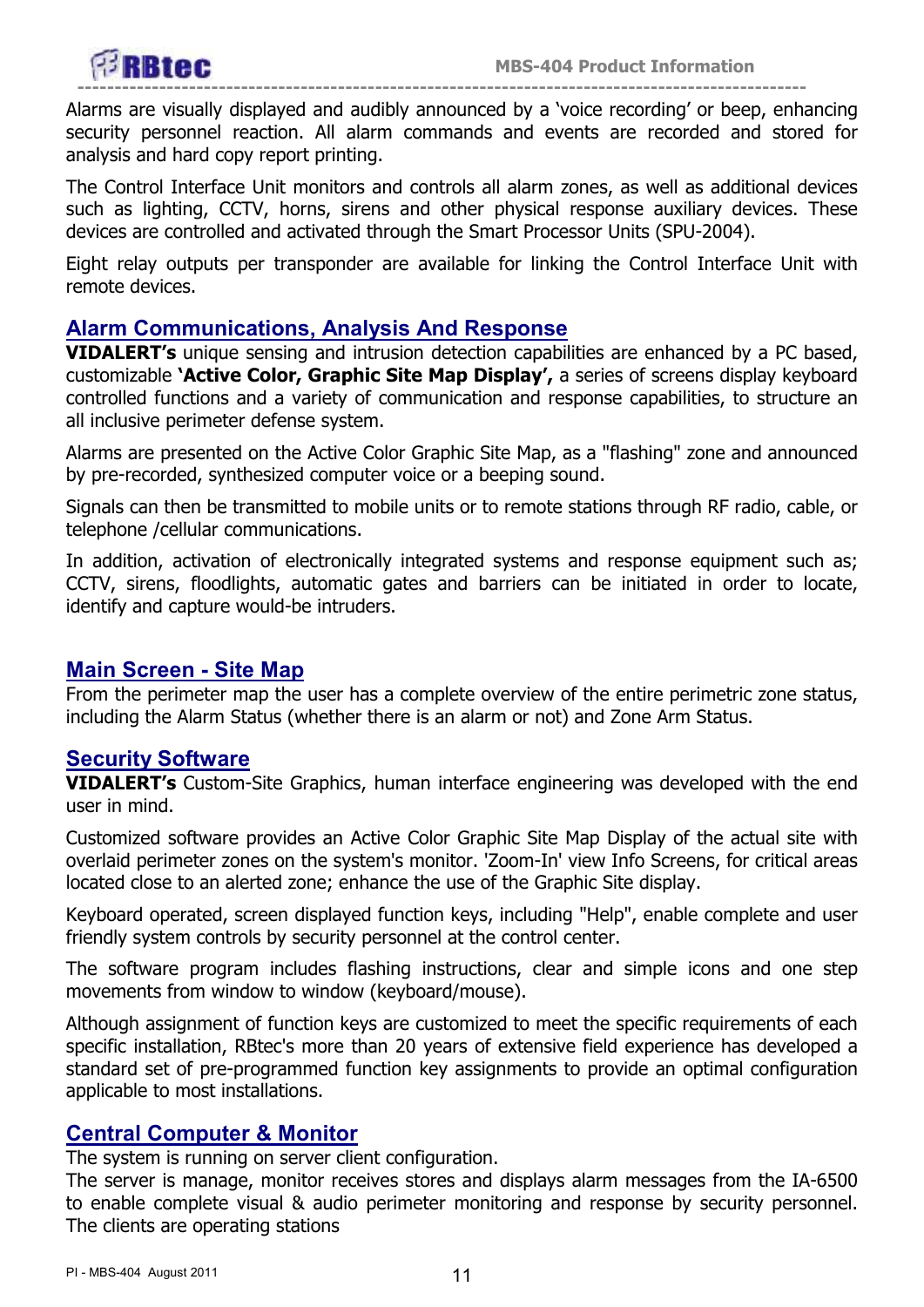

**--------------------------------------------------------------------------------------------------**  Equipped with customized Active Color Graphics Site Map Display capabilities through fully customized software, the computer's monitor displays actual site graphic maps, including perimeter layout, zone locations, buildings, floor layout, rooms, and other site facilities as needed, depending on site resolution required by the customer.

All alarm signals received from **VIDALERT** Sensors (or other sensors interfaced with the system) are processed, displayed on the Active Graphic Site Map Display Monitor and audibly annunciated through a synthesized computer voice.

Data displayed on the screen includes (but is not limited to): graphic site maps, events, status change, sensitivity change, historical data base, hard copy printout controls, built-in help and voice announcement controls.

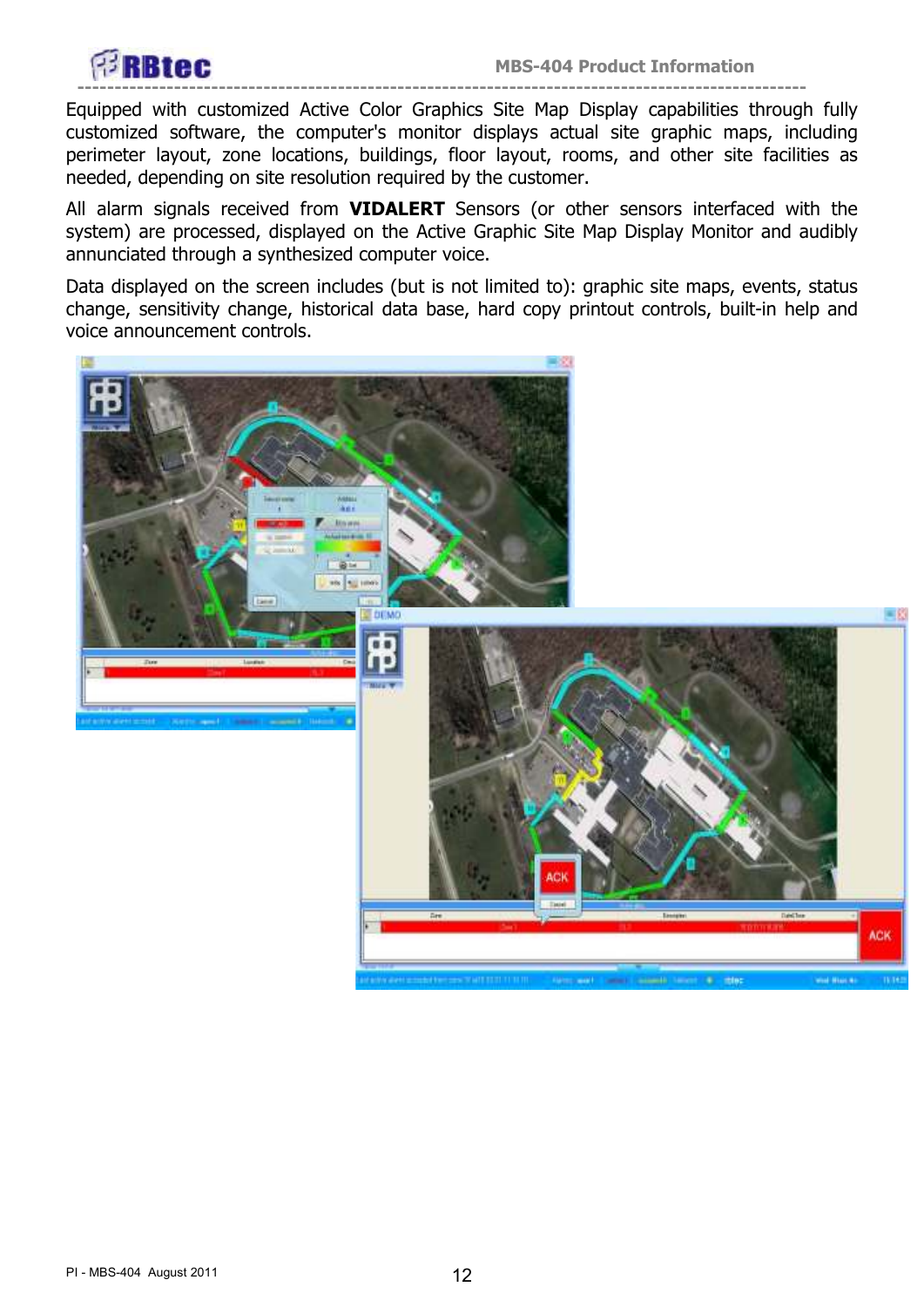#### **-------------------------------------------------------------------------------------------------- CONFIDENTIAL SITE QUESTIONNAIRE**

### **PURPOSE**

RRtec

The purpose of this confidential site questionnaire is to enable our initial evaluation of specific site compatibility for the installation of our INTRUDALERT system. It is very important that all data is completed at the highest degree of accuracy, so that a realistic proposal which will meet your operational requirements can be prepared.

 Estimated quotation will be based on knowledge acquired from site questionnaire/client. RBtec reserves the right to amend future quotations based on actual information.

Our questionnaire covers details concerning several major areas of concern when INTRUDALERT is installed:

- **A. A General Security Profile**
- **B. Physical Dimensions.**
- **C. Current perimeter protection fence details.**
- **D. Topographic & natural environment conditions.**
- **E. Current equipment installation**
- **F. Electrical environment.**
- **G. Operational access & off site activities.**
- **H. Roads, Trains, Bridges etc.**
- **I. General comments.**

All information provided herein will be kept in strictest confidence.

### **A. A General Security Profile**

1. Facility general description (Type, purpose, etc.)

| 2. | Threat scenario: (Please check appropriate item)<br>Vandalism. Theft Espionage Personal Terrorism<br>Other and the contract of the contract of the contract of the contract of the contract of the contract of the contract of the contract of the contract of the contract of the contract of the contract of the contract of the |
|----|------------------------------------------------------------------------------------------------------------------------------------------------------------------------------------------------------------------------------------------------------------------------------------------------------------------------------------|
| 3. | Expected Intruder sophistication: Casual Experienced Professional                                                                                                                                                                                                                                                                  |
| 4. | Employee on premises Company radio car Public Police                                                                                                                                                                                                                                                                               |
| 5. | __Special tactics _________Other<br>Night Comments: Night School and School and School and School and School and School and School and School and School and School and School and School and School and School and School and School and School and School and Sc                                                                 |

 $\_$  ,  $\_$  ,  $\_$  ,  $\_$  ,  $\_$  ,  $\_$  ,  $\_$  ,  $\_$  ,  $\_$  ,  $\_$  ,  $\_$  ,  $\_$  ,  $\_$  ,  $\_$  ,  $\_$  ,  $\_$  ,  $\_$  ,  $\_$  ,  $\_$  ,  $\_$  ,  $\_$  ,  $\_$  ,  $\_$  ,  $\_$  ,  $\_$  ,  $\_$  ,  $\_$  ,  $\_$  ,  $\_$  ,  $\_$  ,  $\_$  ,  $\_$  ,  $\_$  ,  $\_$  ,  $\_$  ,  $\_$  ,  $\_$  ,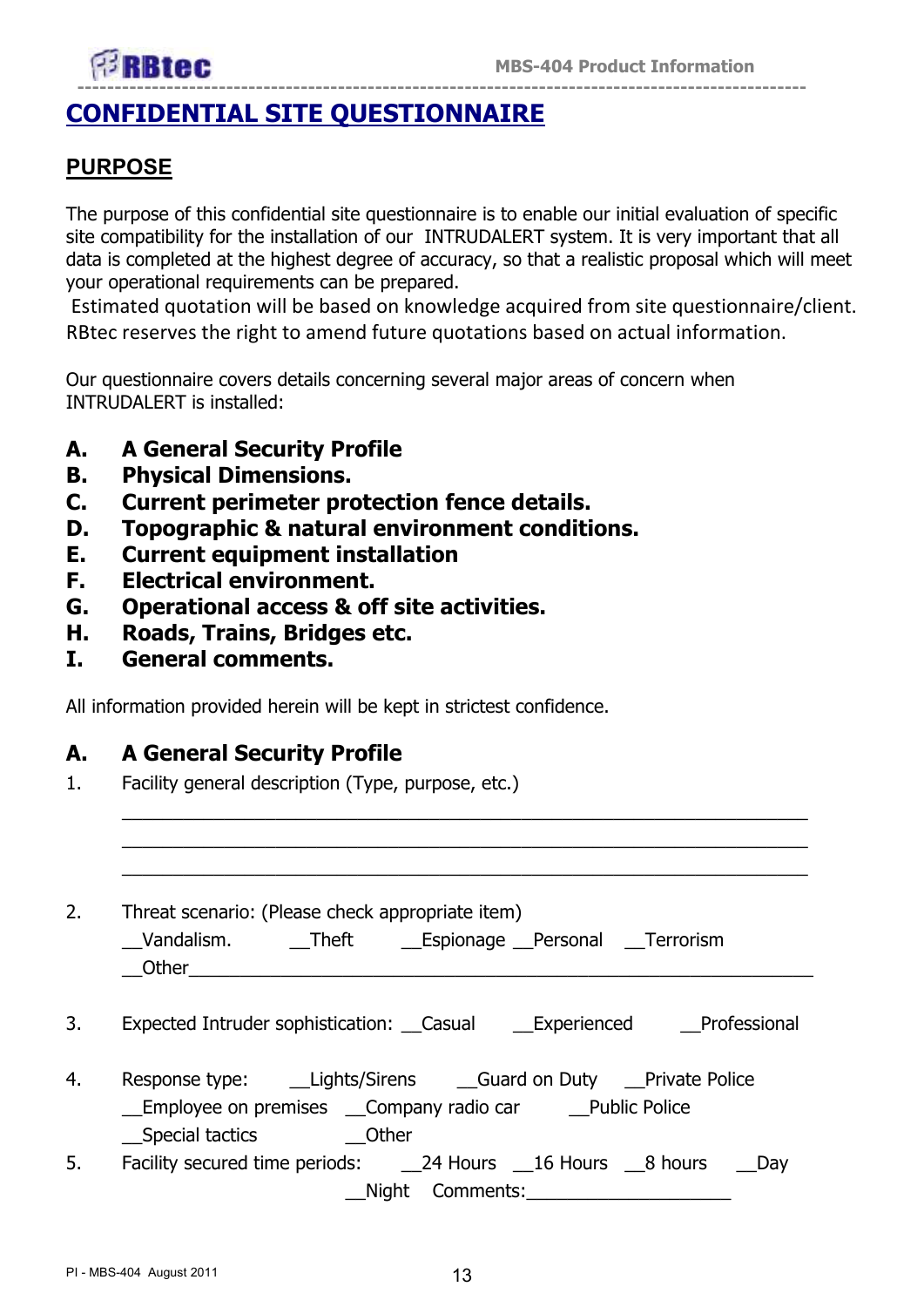|                        | <b>RBtec</b><br>-------------------------------  |                                                                    | <b>MBS-404 Product Information</b> |                                                                                      |    |
|------------------------|--------------------------------------------------|--------------------------------------------------------------------|------------------------------------|--------------------------------------------------------------------------------------|----|
| В.                     | <b>Physical Dimensions.</b>                      |                                                                    |                                    |                                                                                      |    |
| Protected area:        |                                                  |                                                                    |                                    |                                                                                      |    |
| C.                     |                                                  | Current perimeter protection wall description.                     |                                    |                                                                                      |    |
|                        | <b>Perimeter fencing:</b>                        |                                                                    |                                    |                                                                                      |    |
|                        |                                                  |                                                                    |                                    |                                                                                      |    |
|                        | Welded mesh fence                                | Diamond Chainlink fence Plastic coated                             |                                    |                                                                                      |    |
|                        | Barbed wire                                      |                                                                    | Stainless steel<br>Galvanized      |                                                                                      |    |
|                        |                                                  | Razor tape concertina ______________No fence exist                 |                                    |                                                                                      |    |
|                        |                                                  |                                                                    |                                    |                                                                                      |    |
| <b>Perimeter Wall:</b> |                                                  |                                                                    |                                    |                                                                                      |    |
|                        |                                                  |                                                                    |                                    |                                                                                      |    |
|                        |                                                  |                                                                    |                                    |                                                                                      |    |
|                        |                                                  |                                                                    |                                    |                                                                                      |    |
|                        | <b>Wall physical characteristics:</b>            |                                                                    |                                    |                                                                                      |    |
|                        | Fence height:                                    |                                                                    |                                    | Wall height:                                                                         |    |
|                        | Type of fence poles:                             |                                                                    |                                    | Wall width:                                                                          |    |
|                        |                                                  | (Heights, pole types, distances between poles, etc.)               |                                    | <b>Note:</b> Please use additional drawings or pictures for additional wall details. |    |
|                        | <b>Wall upper sections:</b><br><b>Overhang -</b> | IStraight<br>   Single                                             | I Double                           | <b>None</b>                                                                          |    |
|                        |                                                  | <b>Wall condition:</b> New Cld<br>$\Box$ Damaged $\Box$ Vegetation |                                    | None                                                                                 |    |
|                        |                                                  | <b>Note:</b> Wall width should be at least 20 cm, and level.       |                                    |                                                                                      |    |
|                        |                                                  | Gates: Number of gates: _________                                  |                                    |                                                                                      |    |
|                        |                                                  |                                                                    |                                    |                                                                                      | #4 |
|                        |                                                  |                                                                    |                                    | Gate width: $\#1$ $\qquad \#2$ $\qquad \#3$ $\qquad \#3$                             |    |
|                        |                                                  |                                                                    |                                    | Types: Wing (gate no.) Sliding (gate no.)                                            |    |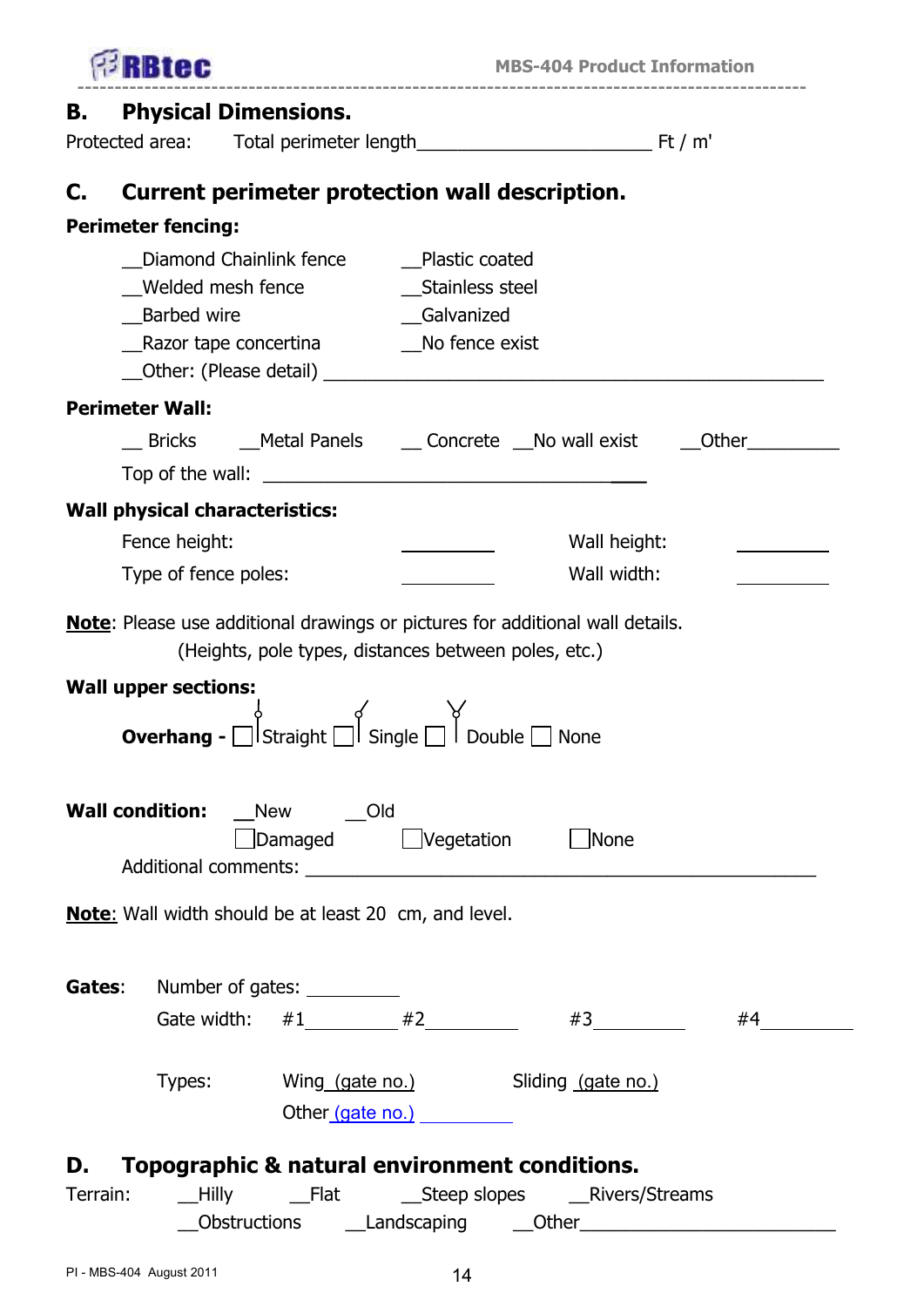| <b>Btec</b>                                                                                                                                                                                                                    |       |            | <b>MBS-404 Product Information</b> |        |         |
|--------------------------------------------------------------------------------------------------------------------------------------------------------------------------------------------------------------------------------|-------|------------|------------------------------------|--------|---------|
| Surface: Ground structure: Soft                                                                                                                                                                                                | Other | Rocky Sand |                                    | Gravel |         |
|                                                                                                                                                                                                                                |       |            |                                    |        |         |
| Ground cover - Cement: ____Existing ______To be laid: Thickness required: _____                                                                                                                                                |       |            |                                    |        |         |
| Combination - Existing or required:                                                                                                                                                                                            |       |            |                                    |        |         |
| (Please note on layout grid).                                                                                                                                                                                                  |       |            |                                    |        |         |
| <b>Climate &amp; normal local weather conditions:</b>                                                                                                                                                                          |       |            |                                    |        |         |
| -High winds - Blowing debris - Hail - Sea spray\Salt air                                                                                                                                                                       |       |            |                                    |        |         |
| ___Frequent electrical storms (Lightning) ___Desert heat _____Extreme cold                                                                                                                                                     |       |            |                                    |        |         |
| Wide temperature variations compared on the contract of the contract of the contract of the contract of the contract of the contract of the contract of the contract of the contract of the contract of the contract of the co |       |            |                                    |        |         |
|                                                                                                                                                                                                                                |       |            |                                    |        | Vandals |
|                                                                                                                                                                                                                                |       |            |                                    |        |         |

# **E. Equipment installation**

| Item                | Present | <b>Future</b> | Distance from sensor line |
|---------------------|---------|---------------|---------------------------|
| <b>Sprinklers</b>   |         |               |                           |
| Water               |         |               |                           |
| Gas                 |         |               |                           |
| Compressor(s)       |         |               |                           |
| Vibration equipment |         |               |                           |
| Other               |         |               |                           |

## **F. Electrical environment**

| <b>RF Interference:</b>                                                  | <b>Unknown</b> | None | Known: |
|--------------------------------------------------------------------------|----------------|------|--------|
| (Please describe so that filters for RFI rejection can be pre-installed) |                |      |        |

### **G. Operation access & Off site activities.**

| _Heavy traffic __Aircraft ___Nearby running power equipment |    |  |
|-------------------------------------------------------------|----|--|
| <b>Access required when system is armed:</b> TYES           | NO |  |
| Specify zones: ________________                             |    |  |
| Activities eutside the nuonethu                             |    |  |

 $\_$  , and the set of the set of the set of the set of the set of the set of the set of the set of the set of the set of the set of the set of the set of the set of the set of the set of the set of the set of the set of th

 $\_$  , and the contribution of the contribution of the contribution of the contribution of the contribution of  $\mathcal{L}_i$ 

#### **Activities outside the property:**

| NORTH SIDE:        |  |
|--------------------|--|
| <b>SOUTH SIDE:</b> |  |
| <b>EAST SIDE:</b>  |  |
| WEST SIDE:         |  |

## **H. Roads, Bridges, Trains, etc.**